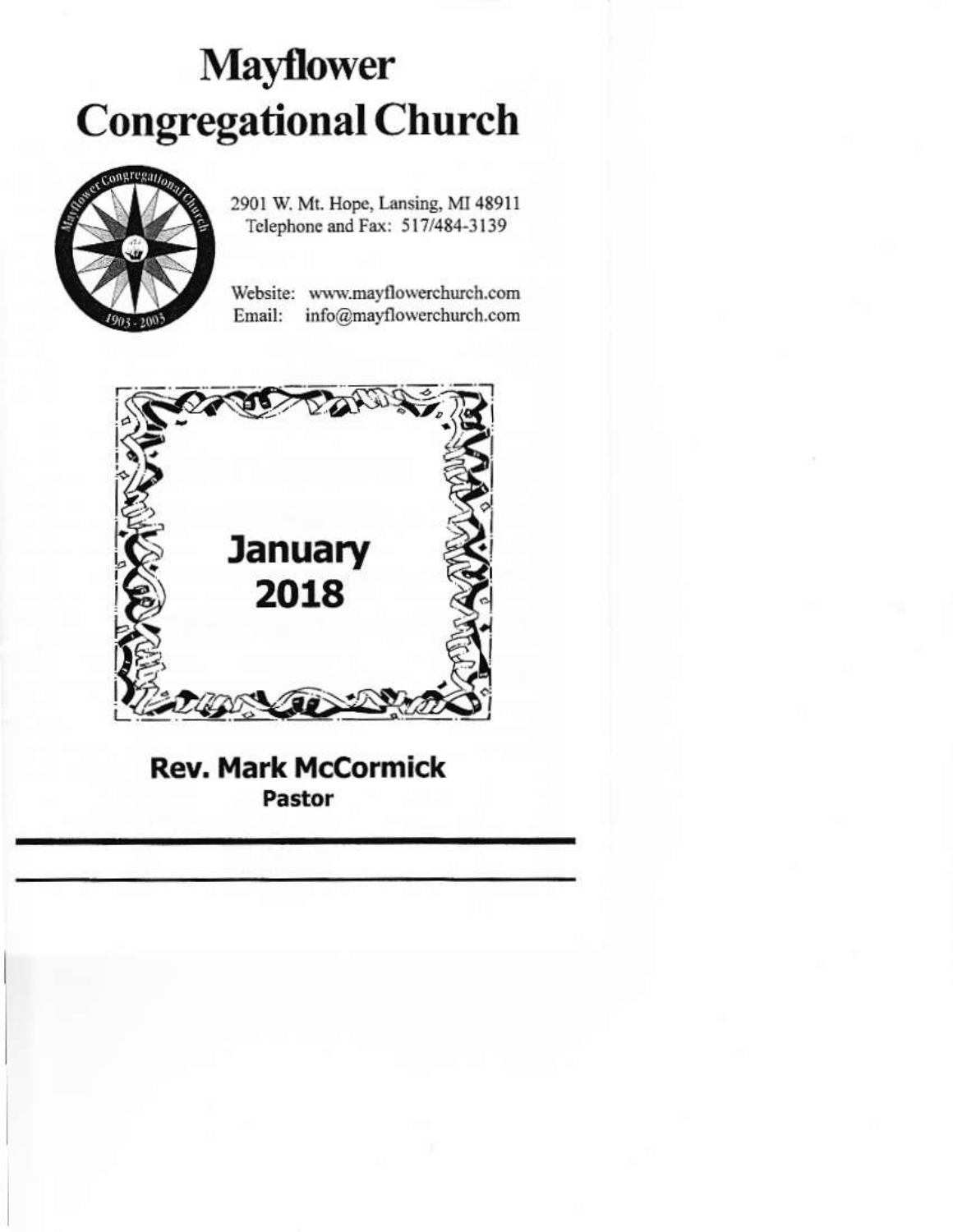### Mayflower happenings in January...

- $1\backslash 1$ New Year's Day
- $1/7$ Communion Lunch and Learn Annual Reports due
- $11/11$ Trustees Meeting 2:30 p.m.
	- $1/13$ Second Saturday Supper 5 pm
- Deadline for February Notes  $11/15$ 
	- $1/21$ Prudential Council - noon
		- Annual Meeting

 $1/28$ 

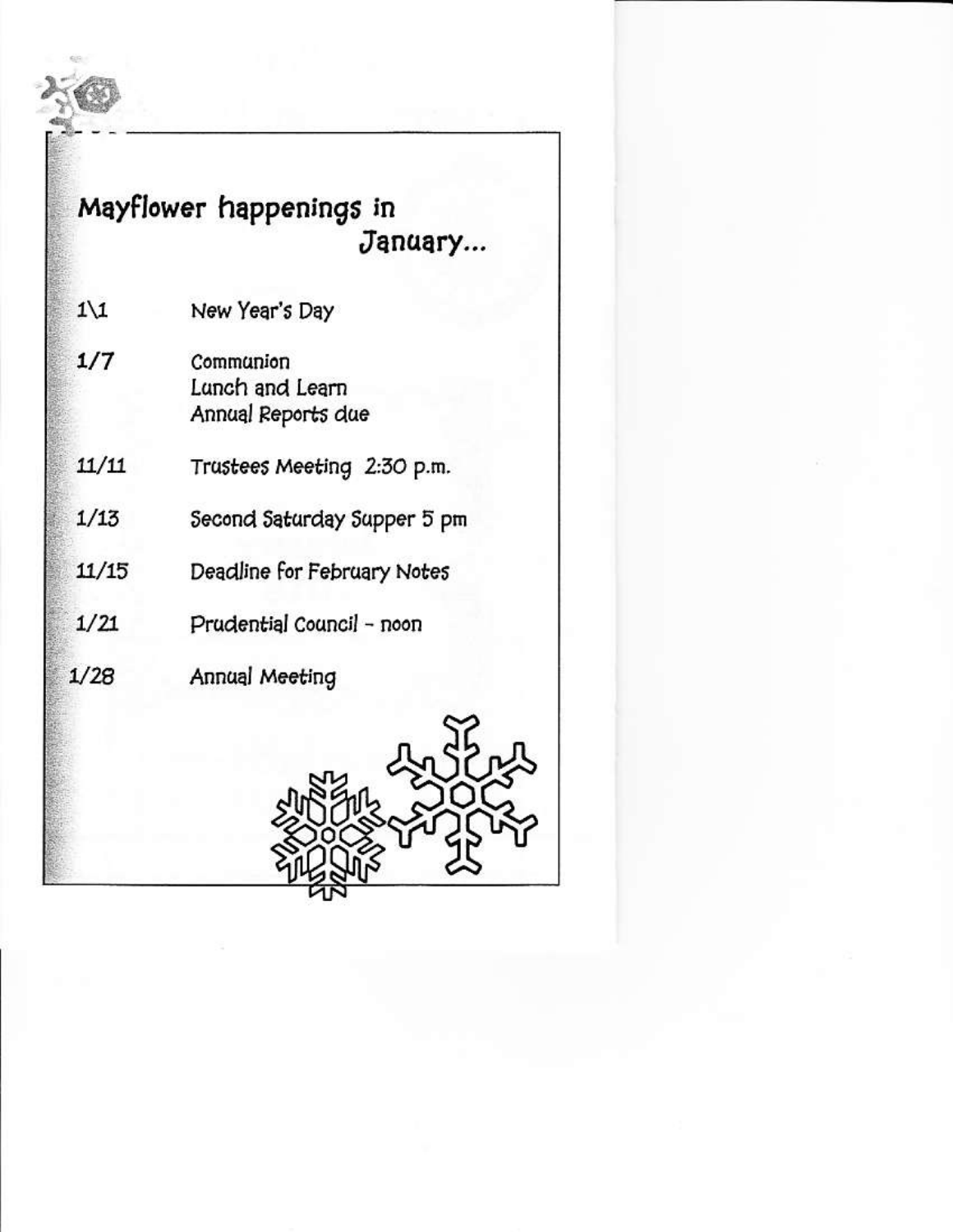### Pastor Mark's Musings

My first Christmas at Mayflower! I participated in and learned about Advent and Christmas traditions around here. The decorations, outreach projects, candle lighting, readings, the Christmas Play entitled "Ho Ho Holy Night" and the Christmas Eve service among others. These were all wonderful! It was also great to participate in two of our music ministries, Handbell Choir and Chancel Choir. Barb does such a great job in directing these groups. Finally it has been a privilege to attend concerts and recitals that some of our Mayflower family are involved in. Capital City Ringers, Men of Orpheus, Arts Chorale of Greater Lansing, the Mason Symphony and a spectacular recital given by SooJin. I am so delighted to be a part of a church family so dedicated to sharing faith and inspiration with God's wonderful gift to all humanity, music. It added so much to my sense of wonder as I haven pondered the mysteries of our faith during this magical season.

These memories and the inspiration we have drawn from them will linger as we face 2018 as a church family. We will encounter new challenges and opportunities. The promise of light will gradually come to us in the form of longer days and the hope of warmer weather. Some of our members will venture away for a while and others are enjoying time away right now. We look forward to their return and wish them happy times while away. But as we peer into the rear view mirror of life, and ponder the future which is largely unknown, we can be assured of what was so gloriously proclaimed during our Holiday worship times. Emmanuel! God is with us now, has been with us in the past, and will never forsake us into the future, no matter what. It is my desire as your pastor to proclaim this truth, not only from the pulpit, but in every interaction and activity we are engaged in during this earthly sojourn. I promise to continue a ministry of encouragement, comfort and hope as we all seek to demonstrate, daily, God's most perfect embodiment of love, Jesus Christ. It has been my privilege to be your shepherd and to help all of us to be more like that great Shepherd of our souls.

With Great Anticipation,

Pastor Mark

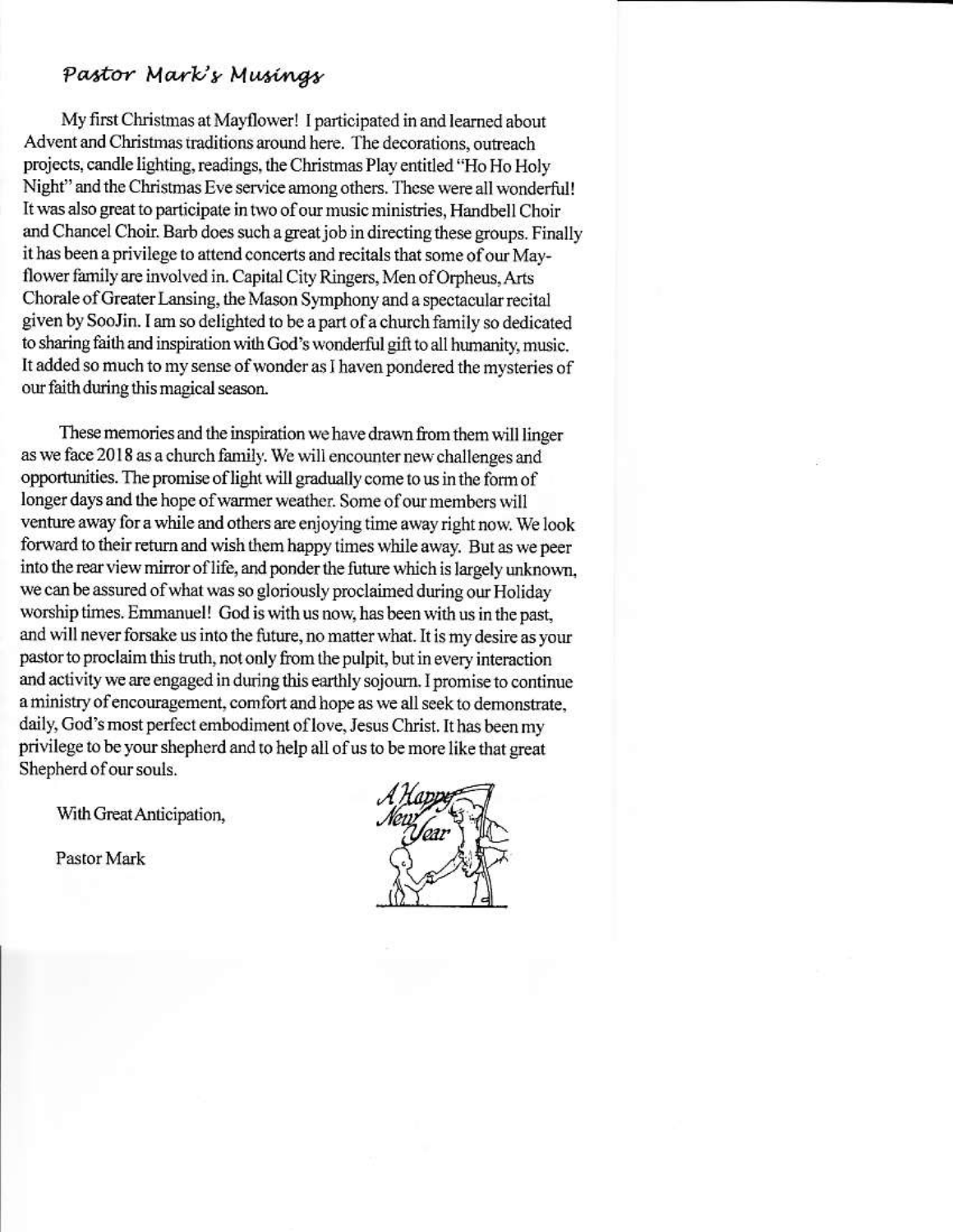#### From the Lay Leader

I got this in my email a couple of years ago. Whether or not it really came from Charles Schultz, it is an interesting thought:

The following is the philosophy of Charles Schulz, the creator of the Peanuts comic strip. You don't have to actually answer the questions. Just think about them.

- 1. Name the five wealthiest people in the world.
- 2. Name the last five winners.
- 3. Name the last five winners of the Miss America pageant.
- 4. Name ten people who have won the Nobel or Pulitzer Prize.
- 5. Name the last half dozen Academy Award winners for best actor and actress.
- 6. Name the last decade's worth of World Series winners.

How did you do? The point is, none of us remembers the headliners of yesterday. These are no second-rate achievers. They are the best in their fields. But the applause dies. Awards tarnish. Achievements are forgotten. Accolades and certificates are buried with their owners. Here's another quiz. See how you do on this one:

- 1. List a few teachers who aided your journey through school.
- 2. Name three friends who have helped you through a difficult time.
- 3. Name five people who have taught you something worthwhile.
- 4. Think of a few people who have made you feel appreciated and special.
- 5. Think of five people you enjoy spending time with.

Easier? The lesson: The people who make a difference in your life are not the ones with the most credentials, the most money, or the most

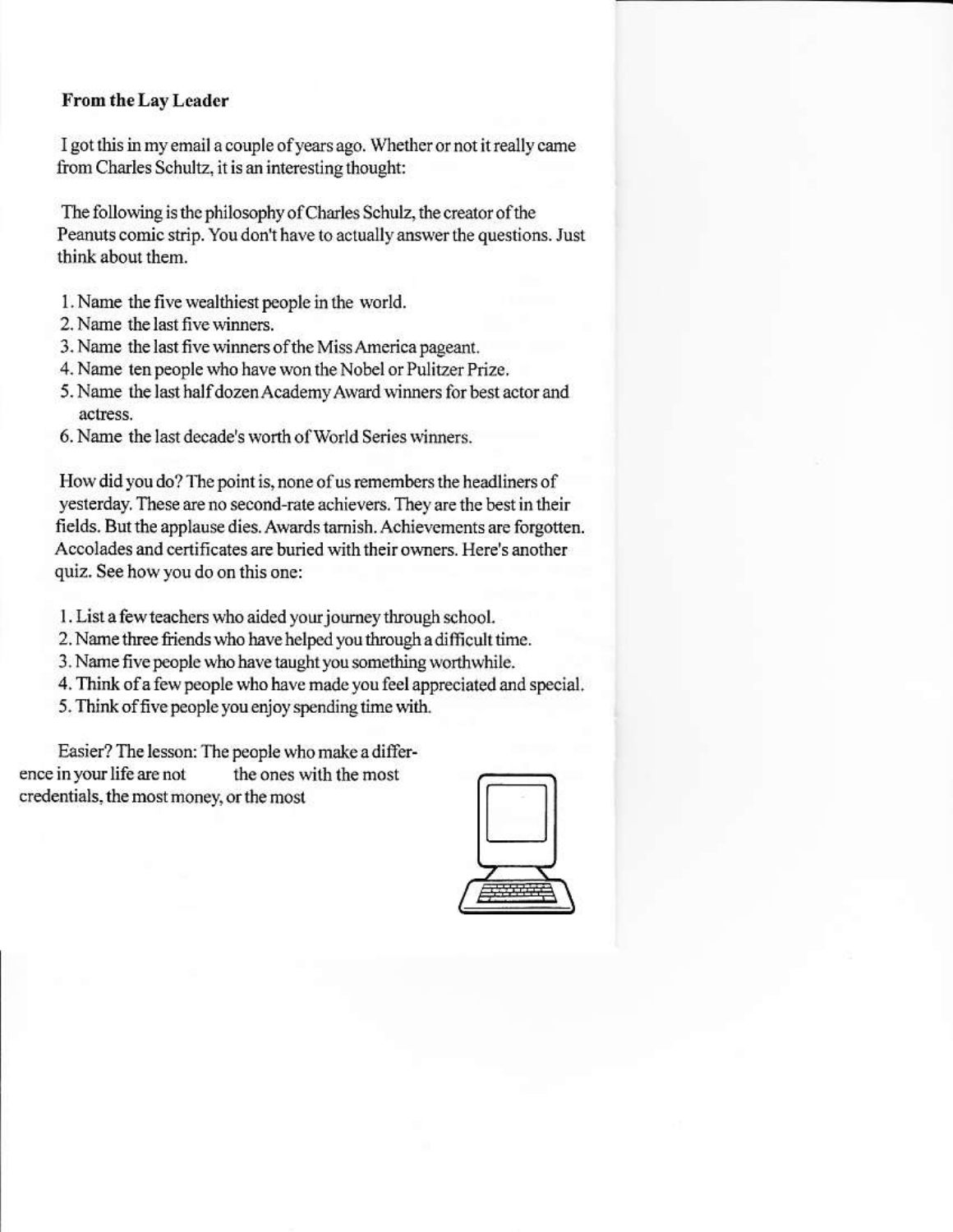#### **Mayflower Financial News**

We had a sell-out crowd for the November Second Saturday Supper, with proceeds of \$818. Thanks to all who helped to make the supper so successful.

The final total on the Thrift Sale was \$1819, which was excellent! Thank you again to all who donated "stuff" and helped with set-up, at the sale, and with clean-up.

The roofers managed to get the new roof on just before the weather turned cold and snowy. The final cost was \$14,635, but the trustees are confident that the new process used by the roofing company will serve us well for many years.

Following is a summary of our finances as of November 30:

| Income:                | \$7,941.23    |  |
|------------------------|---------------|--|
| Expenses:              | 15,880.51     |  |
|                        | $$ -7,939.28$ |  |
| YTD for Eleven Months: |               |  |
| Income:                | \$90,800.11   |  |
| Expenses:              | 82,082.20     |  |
|                        | \$8,717.91    |  |
| Fund Balances:         |               |  |
| Checking:              | \$12,825.56   |  |
| Savings:               | 31,530.92     |  |
| Heat Fund Savings:     | 20,840.52     |  |
| Memorial Fund CD:      | 5,501.01      |  |
| Savings CD:            | 22,329.99     |  |
|                        | \$93,028.00   |  |

A more detailed report is available in the brochure rack near the church office. Let me know if you have any questions.

- Linda Wheeler, Treasurer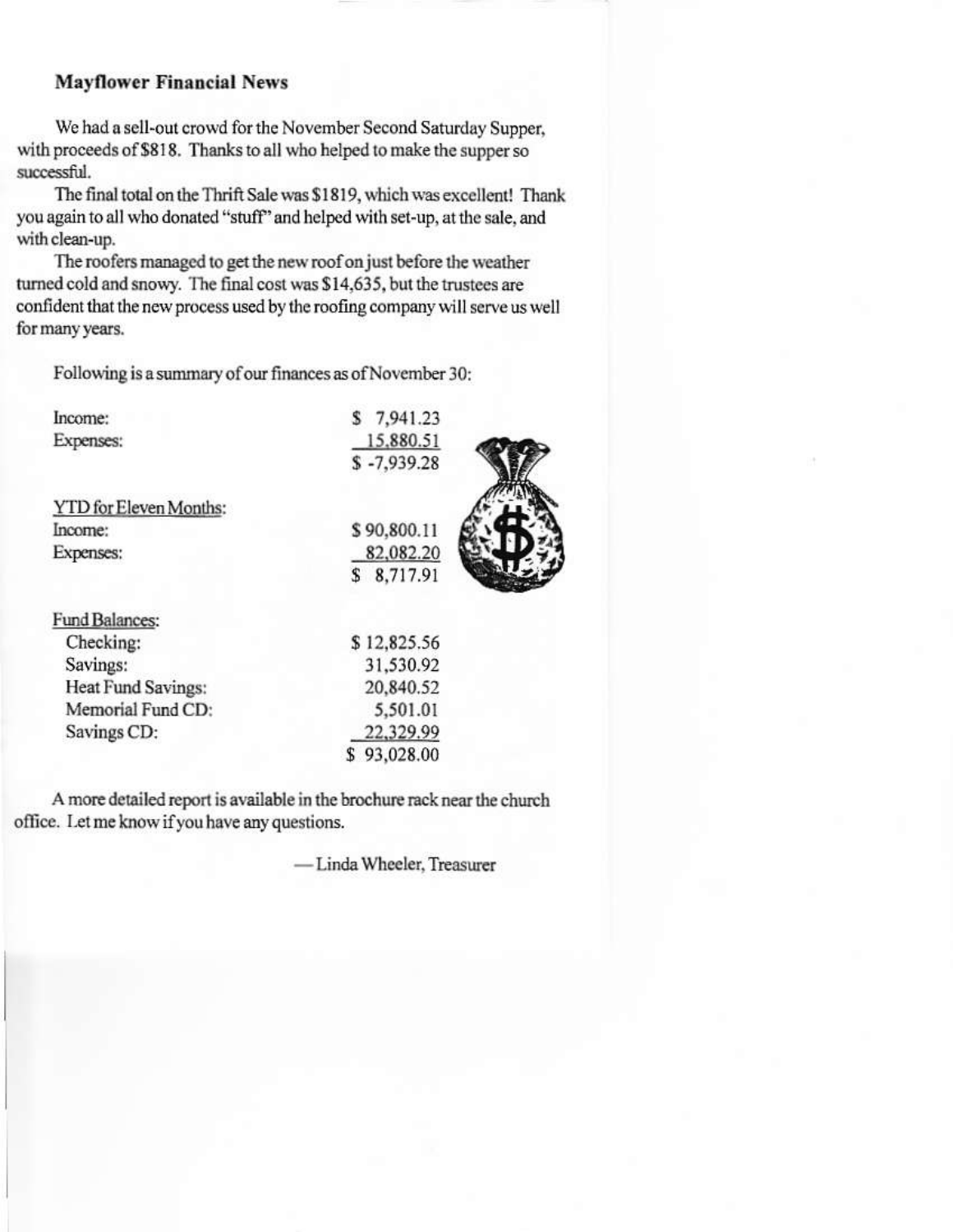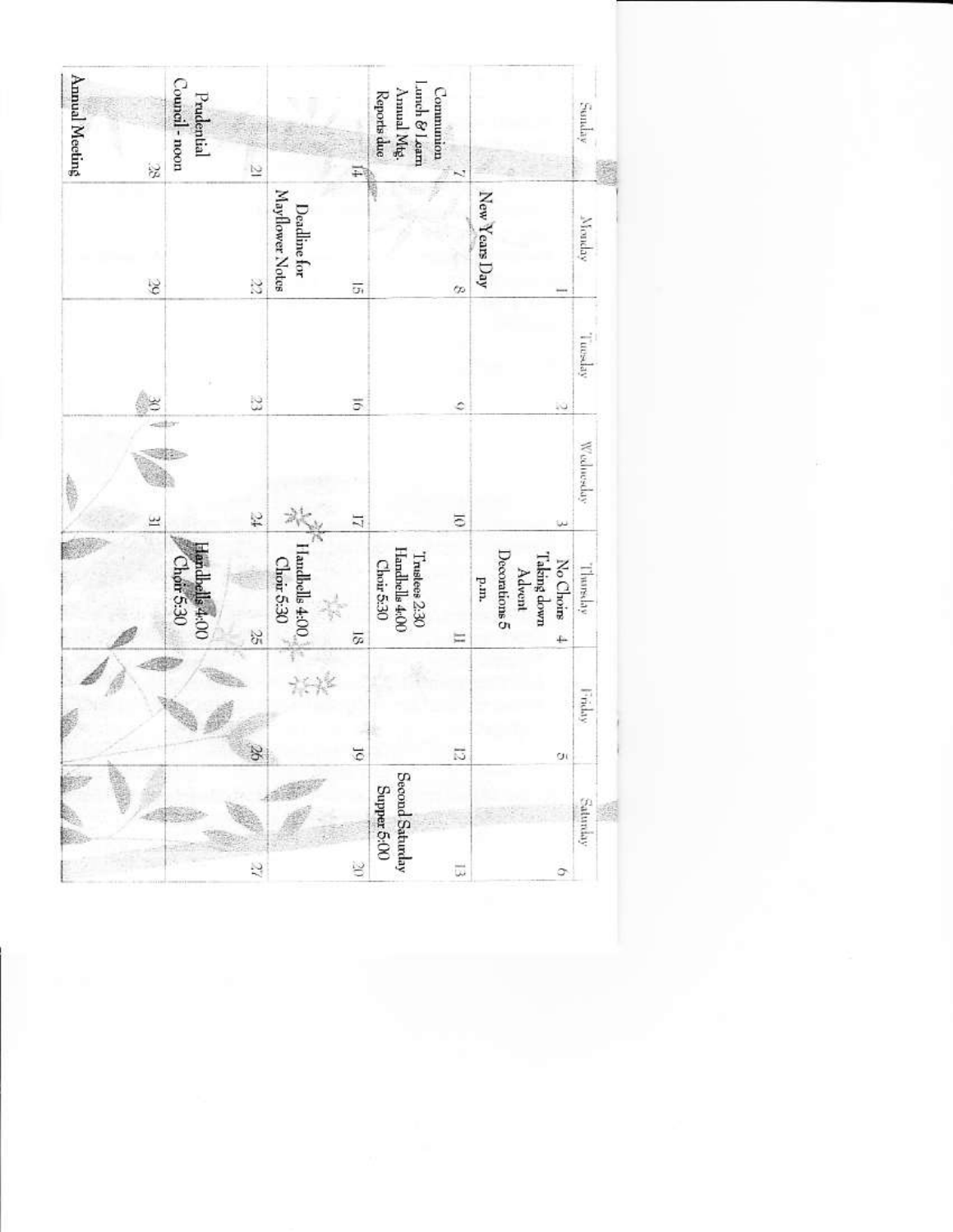#### **Christian Education**

Now that the holidays are behind us, we can relax, right? No, life continues rushing onward. My family has two popular birthday months, January and April. This year my stepdaughter Grace reaches the milestone of 21, and our extended family will be heading to Las Vegas to celebrate, a Canfield tradition. Much of Chad's family is in Arizona, and we are looking forward to seeing those who are making the trek. My beloved mother, Janet, also has a birthday, but I am not sure she would not like me to say which one it is, so I'll skip it.

The year past certainly held its share of joys, sorrows, and surprises. The opportunity to change jobs and focus on my growing interest in technology came about quickly, was rejected just as quickly, until a particularly bad day drove home to me the lesson that no one is looking out for me but me. It turned out to be a game changer, and while going from being the expert to being the new kid at 50 is humbling, the growth has been very good for me!

Change has been a part of our church life, too, as we welcome Pastor Mark and DeeAnn after bidding a tearful farewell to Dr. Rick and Barb. We are truly blessed as a church to have had a smooth transition. Their addition to my Lunch and Learns has been fabulous, as they are both very knowledgeable about these subjects! DeeAnn's Christmas pageant was delightful: I look forward to seeing much more from her creative brain.

2018 reminds me we are moving closer to completing the second decade of a new millennium. 1999 feels so close at times, yet it is truly long gone. I pray for peace and the healing of our national wounds in this new year, and I pray we all take time to be truly thankful for challenging times, as they force our growth in new and surprising ways.



Liz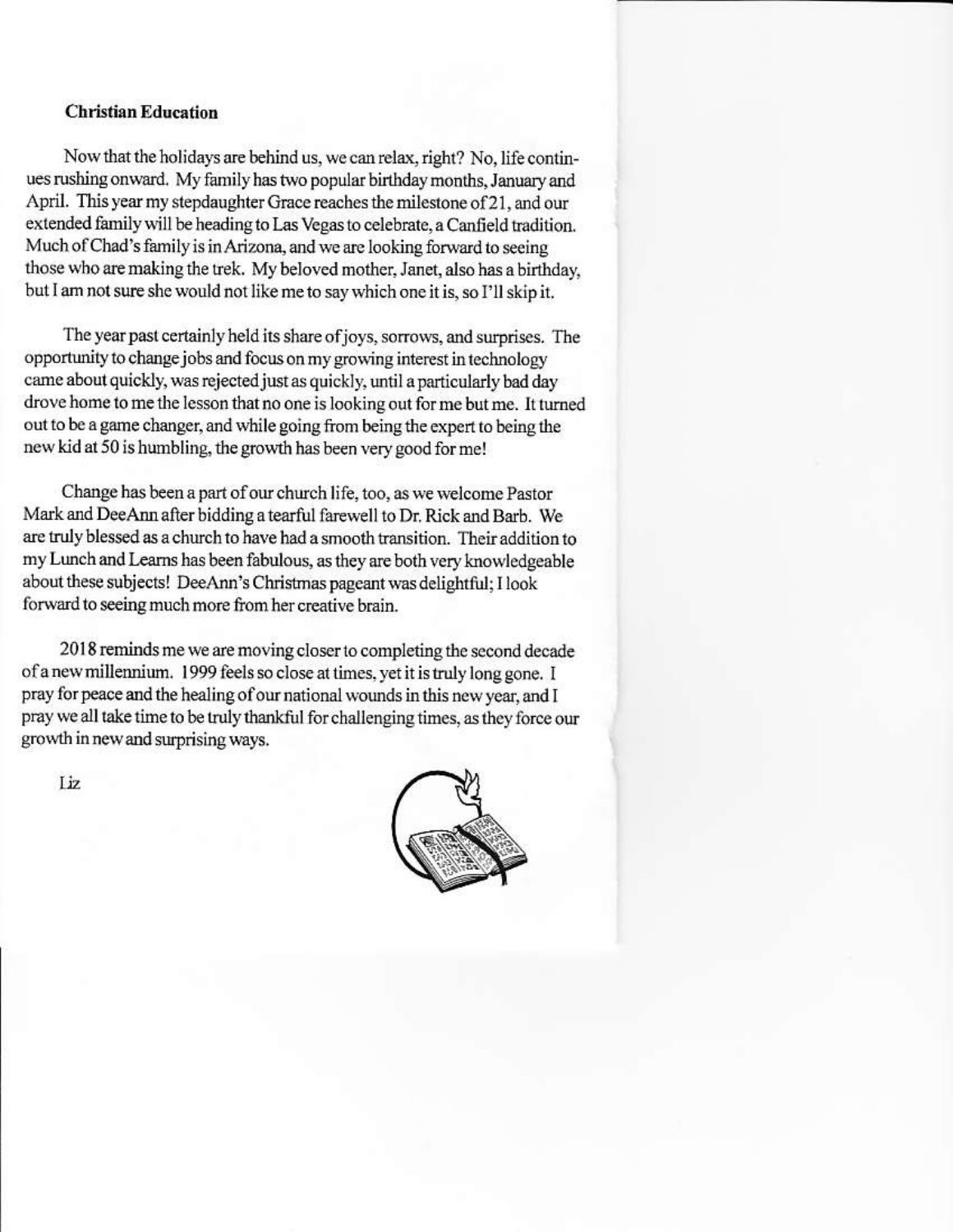#### **Music Notes** From Barb Fuller

Have you noticed that we have new Pilgrim hymnals in the pews? These books, Hymns for a Pilgrim People, were published in 2007 as opposed to our other Pilgrim hymnals which were first published in 1931. Why change, you might ask?

The new hymnals have many of Mayflower's traditional favorites as well as hymns with words that are more relevant to our "modern" times. They also include beautiful readings that can be used to enhance our worship experiences. And, by the way, we were able to purchase 100 of them used from Plymouth Congregational Church for a fraction of what they would have cost new. To that end, I'll tell you a story.

This morning as I was preparing to leave the house I spotted a large pheasant sitting on the stark grapevines of our side yard beyond the garage. Large, fluffy snowflakes were slowly coming down, and our acreage looked quite monochromatic except for the rusty-colored body of the majestic bird. It flew off as I suspected it would when I tried to tiptoe to the garage, but I felt blessed being able to start my day with it choosing our yard to rest in.

When I returned home this afternoon I decided to look in our new hymnal under the heading of "In Creation" to see if I could find a hymn that would reflect my pleasure of seeing that lone pheasant this morning, and I came upon "We Cannot Own the Sunlit Sky."

We cannot own the sunlit sky, The moon, the wild flow'rs growing. For we are part of all that is Within life's river flowing. With open hands receive and share The gifts of God's creation,

That all may have abundant life In ev'ry earthly nation.



Amen!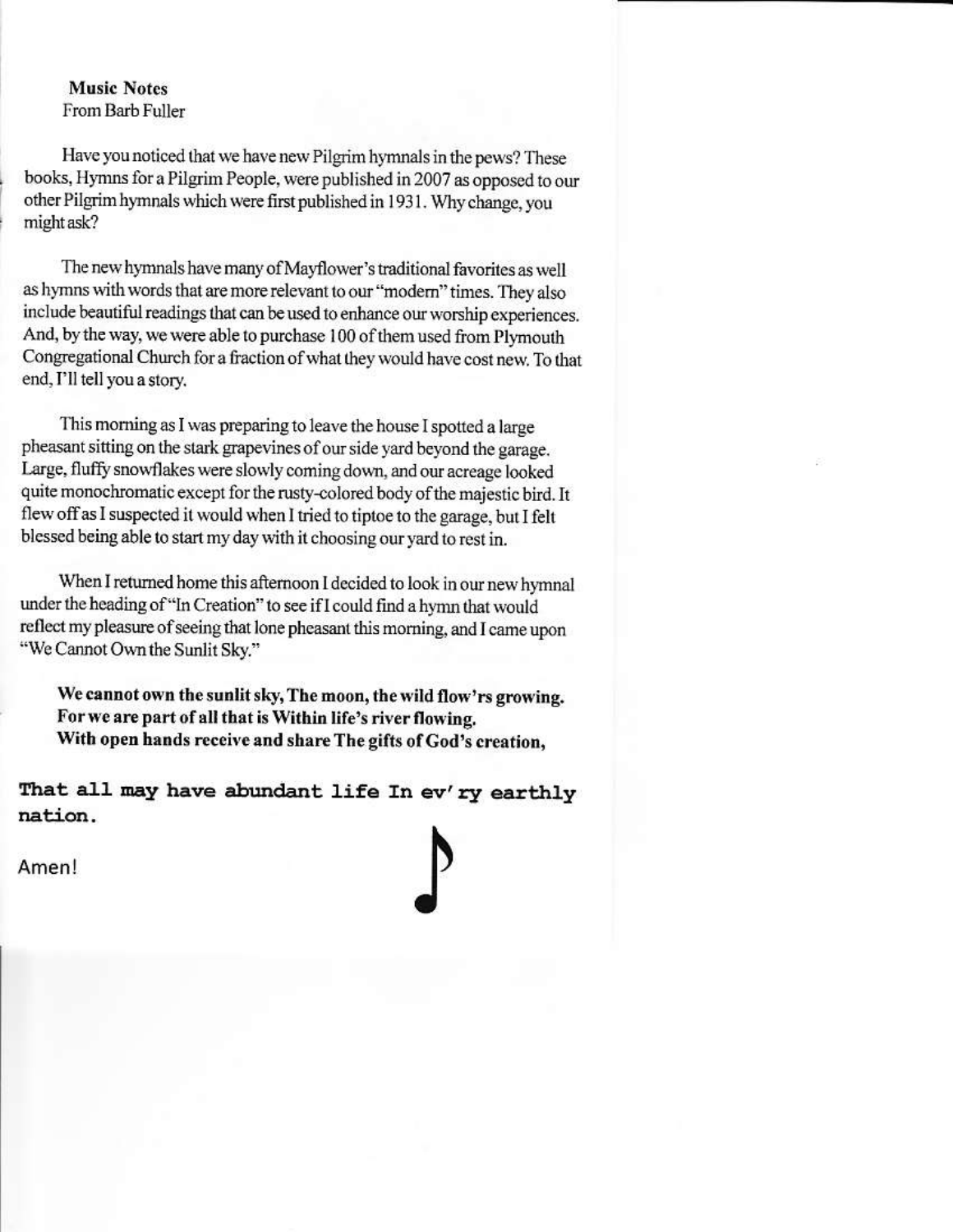N stands for New opportunities E stands for Exploring W stands for Wondering Y stands for Yearning E stands for Eagerness A stands for Aspiring R stands for Rejoicing May your New Year be filled with adventure, excitement, and joy! 10

Recipe for a Happy New Year.............. Anonymous

Take twelve fine, full-grown months; see that these are thoroughly free from old memories of bitterness, rancor and hate, cleanse them completely from every clinging spite; pick off all specks of pettiness and littleness; in short, see that these months are freed from all the past-have them fresh and clean as when they first came from the great storehouse of Time. Cut these months into thirty or thirty-one equal parts. Do not attempt to make up the whole batch at one time (so many persons spoil the entire lot this way) but prepare one day at a time

Into each day put equal parts of faith, patience, courage, work (some people omit this ingredient and so spoil the flavor of the rest), hope, fidelity, liberality, kindness, rest (leaving this out is like leaving the oil out of the salad dressing-don't do it), prayer, meditation, and one well-selected resolution. Put in about one teaspoonful of good spirits, a dash of fun, a pinch of folly, a sprinkling of play, and a heaping cupful of good humor